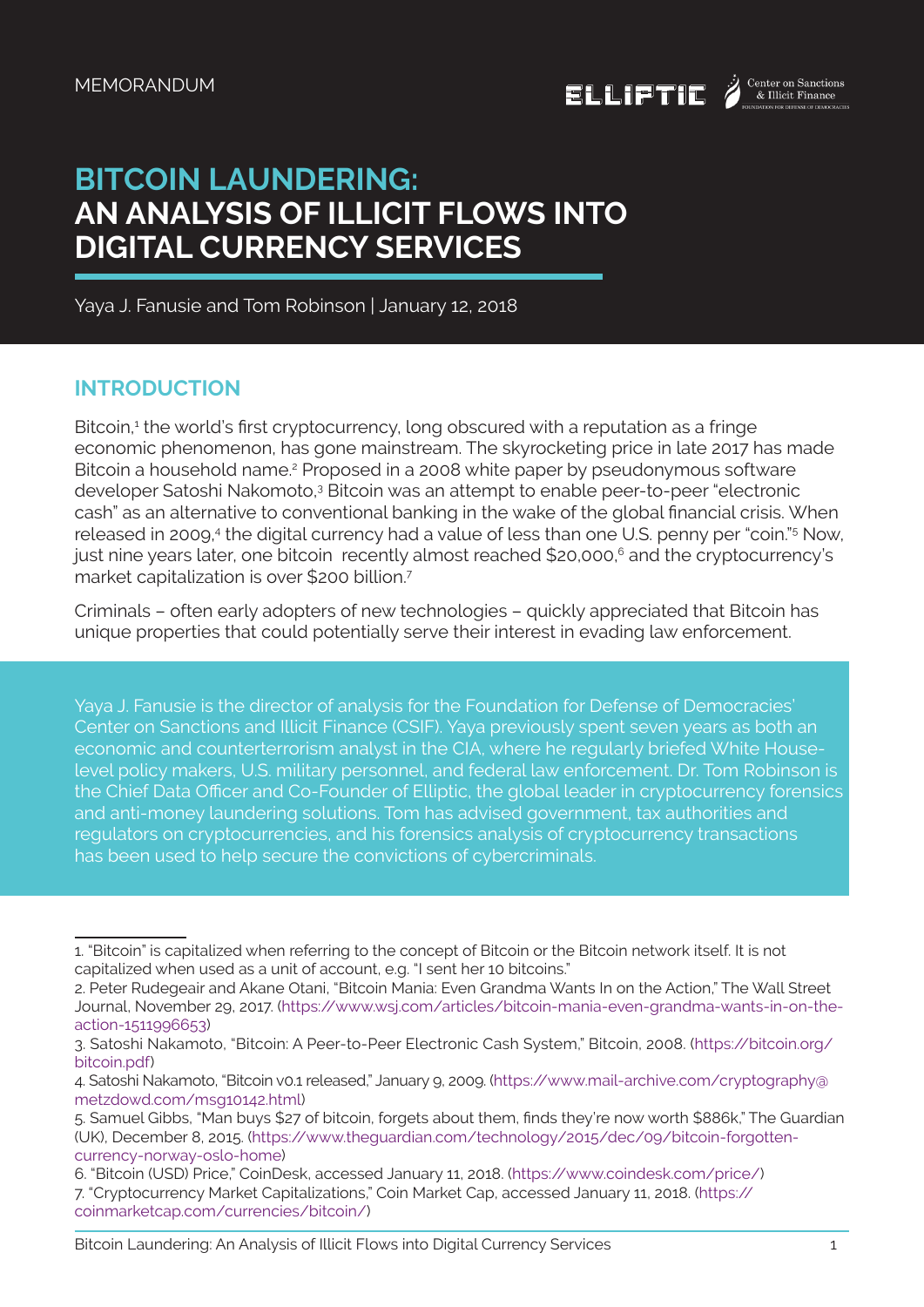Users of Bitcoin employ pseudonyms rather than names, and it can be transferred without intermediaries and across international borders as easily as sending an email. However, what we know about Bitcoin's illicit use is mainly based on anecdotal evidence, usually without supporting data, analysis of how it is used across geographical regions, or trends over time. While it is impossible to quantify exactly how much bitcoin is used illicitly, analyzing the laundering of bitcoins (where it can be identified) gives insight into criminals' methods for hiding their illicit proceeds.

To provide a more rigorous assessment of Bitcoin and its use in illicit finance, the Center on Sanctions and Illicit Finance, a program at the Foundation for Defense of Democracies, teamed up with Elliptic, a cryptocurrency analytics provider, to study Bitcoin blockchain data and illicit inflows into digital currency services. This study provides insights for policymakers and financial industry leaders who want to better understand illicit finance risks arising from Bitcoin and formulate ways to enhance Anti-Money Laundering and Combating the Financing of Terrorism (AML/CFT) compliance among cryptocurrency businesses.

A glossary is provided at the end of this document to define unique terms, concepts, and entities relating to the cryptocurrency industry found in this report.

# **OVERVIEW OF FINDINGS**

Through extensive analysis of a narrow data sample of Bitcoin transactions between 2013 and 2016, this study identifies trends in the flow of bitcoins from clearly identified illicit activity to various digital currency conversion services.1 The parameters of the study were purposefully narrow to keep the data manageable, which likely minimized the volume of illicit bitcoins considered for analysis. The amount of observed Bitcoin laundering was small (less than one percent of all transactions entering conversion services), but what is most relevant are the clear patterns we discovered relating to how illicit bitcoins are laundered.

We found that darknet marketplaces such as Silk Road and, later, AlphaBay, were the source of almost all of the illicit bitcoins laundered through conversion services that we identify in our study. Bitcoin exchanges received the greatest amount of identified illicit bitcoins out of all conversion services, but they also processed the majority of Bitcoin transactions overall. The conversion services with the highest proportion of Bitcoin laundering within their platforms were mixers and online gambling sites.

Looking at geographic patterns, conversion services based in Europe received the greatest share of illicit bitcoins out of identifiable regions, more than five times as much as North American services. And while Asian conversion services processed the highest share of all incoming Bitcoin transactions in 2015 and 2016, they accounted for a disproportionately small share of Bitcoin laundering during those years. Lastly, a large percentage of conversion services that receive illicit bitcoins appear to conceal their country of operations, making it a challenge to identify the legal jurisdictions responsible for their AML enforcement.

<sup>1.</sup> Platforms where users convert bitcoin to fiat currency (a bitcoin exchange) or another cryptocurrency (a crypto-exchange) or move the bitcoins to another Bitcoin address accessible to the user. This results in a flow of funds that cannot be viewed or traced directly on the public blockchain. A glossary of definitions is included at the end of the report.

Bitcoin Laundering: An Analysis of Illicit Flows into Digital Currency Services 2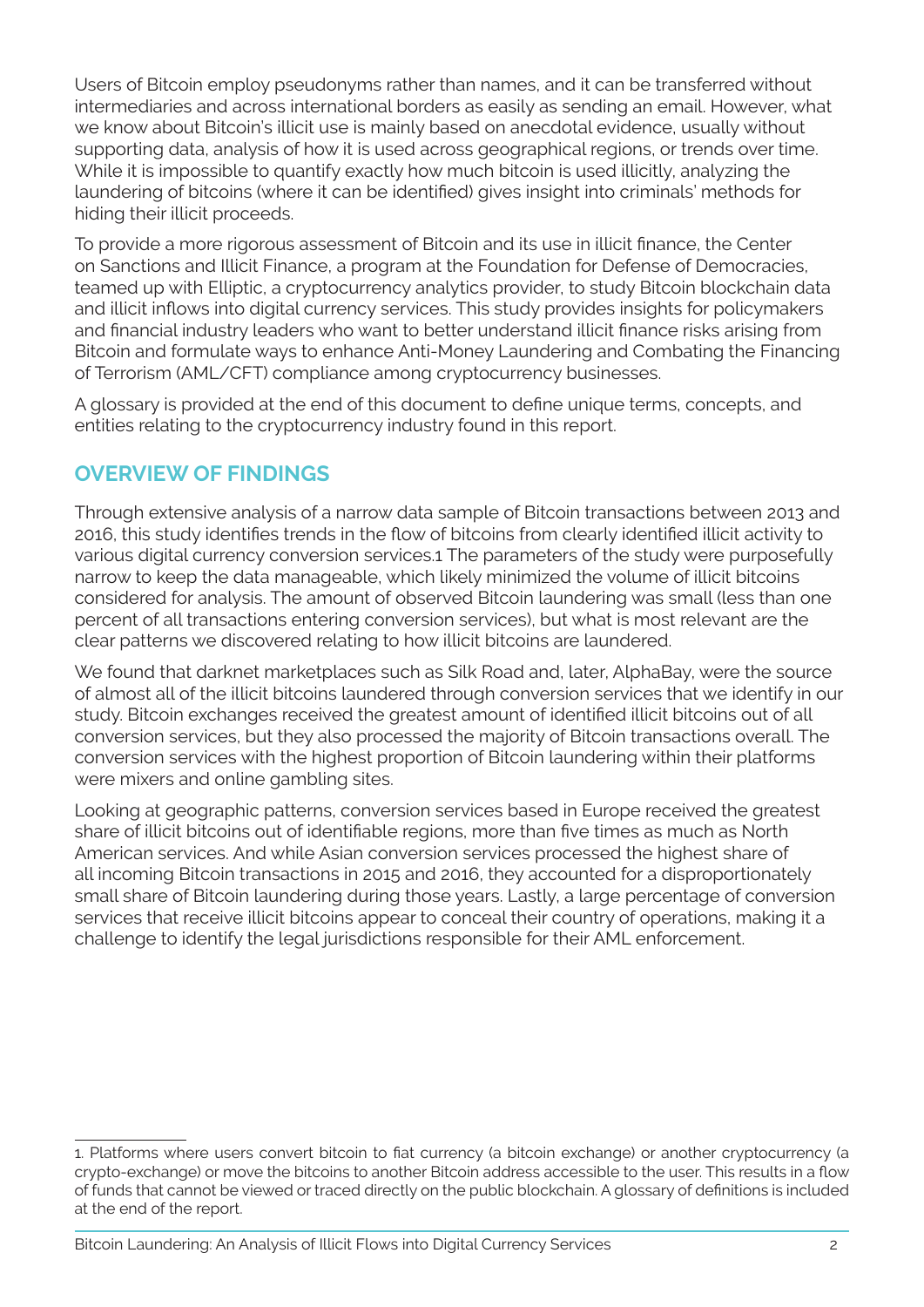# **PURPOSE OF THE STUDY**

This study aimed to identify where individuals turn in order to cash out or transmit bitcoins (BTC) acquired from illicit entities and to discover typologies for criminals "laundering" bitcoins. A true person-to-person payment using bitcoins will leave a record of that transaction and the addresses involved (analogous to account numbers) in the blockchain. This record can be an effective tool for law enforcement. Therefore, for the purpose of the study, we focus on those platforms and intermediaries that transmit funds on behalf of users by either cashing out bitcoins to a legal tender fiat currency, converting them to another cryptocurrency, or transmitting them to another Bitcoin address in such a way that the flow of funds cannot be viewed and traced directly on the blockchain. We call these platforms "conversion services" and they include virtual currency exchanges, mixers, online gambling sites that accept cryptocurrency, Bitcoin ATMs, and other services.

Money laundering has a precise legal definition which must be adapted for the cryptocurrency context. The U.S. Treasury's Financial Crimes Enforcement Network (FinCen) defines money laundering as the three-step process of making "illegally-gained proceeds (i.e. 'dirty money') appear legal (i.e. 'clean')," by 1) placing dirty money in the legitimate financial system, 2) layering it within additional transactions to obfuscate its origins, and 3) integrating it into the financial system with more transactions so the funds appear licit.2

While legal opinions differ on whether bitcoins technically constitute money, 3 we assume in this study that when an individual moves bitcoins from an address associated with illicit activity to a new address, in a way that obscures the original source of funds, or cashes out to fiat currency, it indicates the intent to "cleanse" the bitcoins from their illegal origins. Hence the term "Bitcoin laundering." This form of laundering is not perfectly analogous to fiat currency money laundering because "cleansing" funds in the Bitcoin blockchain requires fewer steps. Moreover, there is not a separate legitimate financial system in which dirty bitcoins are laundered – unless they are cashed out into fiat. Much of the placement, layering, and integration all occurs within one financial ecosystem – Bitcoin.

Still, this study has implications for the formal financial sector. Financial institutions should assess whether they are indirectly enabling money laundering through cryptocurrencies. Compliance professionals assessing financial crime risk should take into account flows of funds originating from cryptocurrencies, both directly and indirectly, and make use of blockchain analysis techniques to verify this risk. The risk is particularly acute for those financial institutions that are providing banking services to cryptocurrency businesses, such as exchanges.

# **METHODOLOGY**

To identify bitcoins moving from illicit entities to conversion services, we used Elliptic's forensic analysis tool, which combines public blockchain data with a proprietary dataset of Bitcoin addresses associated with known entities, to provide visibility into who is transacting with whom in Bitcoin. We reviewed transaction data between 2013 and 2016. We aggregated total volume of bitcoins going into conversion services and also identified the amounts coming directly from addresses flagged by Elliptic as belonging to illicit entities, such as various types of darknet marketplaces, ransomware, and fraudulent activities.

<sup>2.</sup> U.S. Department of the Treasury, Financial Crimes Enforcement Network, "History of Anti-Money Laundering Laws," accessed November 29, 2017. (https://www.fincen.gov/history-anti-money-launderinglaws)

<sup>3.</sup> Steven Porter, "US judge rules that Bitcoin counts as money," The Christian Science Monitor, September 20, 2016. (https://www.csmonitor.com/Business/2016/0920/US-judge-rules-that-Bitcoin-counts-asmoney)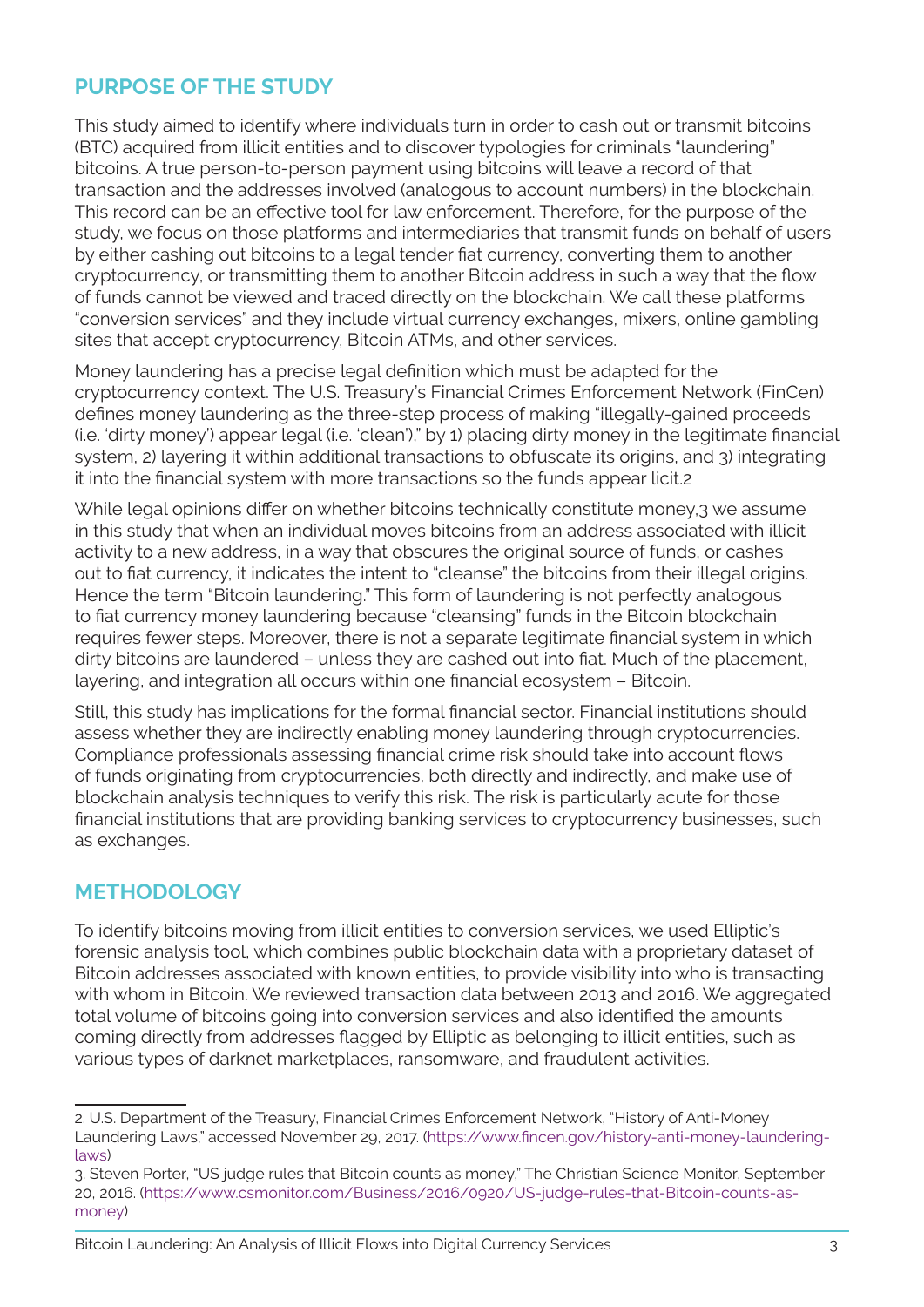Our study examines transaction data to determine to what extent conversion services are the direct recipients of proceeds of illicit activity, and which of these services are most popular: We observed 214 unique conversion services, including virtual currency exchanges, gambling sites, and mixers (see Table 1). We considered 102 illicit entities and placed them into 6 categories (see Table 2). No private consumer data was accessed during this study. All information came through Elliptic's forensic analysis of the public Bitcoin blockchain, and other public information.

# **LIMITATIONS**

This study considers well over half a million bitcoins that moved directly from illicit sources to conversion services in the period 2013-2016. This is not intended to be a comprehensive overview of this type of activity, as we have not sought to identify all illicit sources of bitcoins. However, it covers the majority of known, significant entities of this type.

We have only considered Bitcoin flows directly from illicit entities to conversion services in order to simplify the analysis. Large volumes of illicit funds may pass through intermediate, unidentified entities before being sent to conversion services; however, the focus of this study was not to capture the totality of illicit Bitcoin transactions, but to track the transactions flowing directly from addresses associated with known illicit actors to conversion services. The data set of illicit transactions does not include flows which may originate from intermediary addresses.

Our data should not be interpreted to assess or estimate the full amount of illicit Bitcoin transactions which may have occurred on the Bitcoin blockchain. The actual volume of illicit Bitcoin transactions is almost surely to be significantly larger than represented in our sample.

| NUMBER OF CONVERSION SERVICES CONSIDERED, BY TYPE |     |  |  |  |  |
|---------------------------------------------------|-----|--|--|--|--|
| <b>Bitcoin ATM Operator</b>                       | 1.  |  |  |  |  |
| <b>Bitcoin Exchange</b>                           | 120 |  |  |  |  |
| Crypto-Exchange                                   | 14  |  |  |  |  |
| <b>Gambling Service</b>                           | 60. |  |  |  |  |
| Mixer                                             | 8   |  |  |  |  |
| Multi-Service                                     | 11  |  |  |  |  |
| <b>Grand Total</b>                                | 214 |  |  |  |  |

## **TABLE 1**

### **TABLE 2**

| NUMBER OF ILLICIT ENTITIES CONSIDERED, BY TYPE |     |  |  |  |  |
|------------------------------------------------|-----|--|--|--|--|
| <b>Bitcoin ATM Operator</b>                    |     |  |  |  |  |
| <b>Bitcoin Exchange</b>                        | 120 |  |  |  |  |
| Crypto-Exchange                                | 14  |  |  |  |  |
| <b>Gambling Service</b>                        | 60  |  |  |  |  |
| Mixer                                          | 8   |  |  |  |  |
| Multi-Service                                  | 11  |  |  |  |  |
| <b>Grand Total</b>                             |     |  |  |  |  |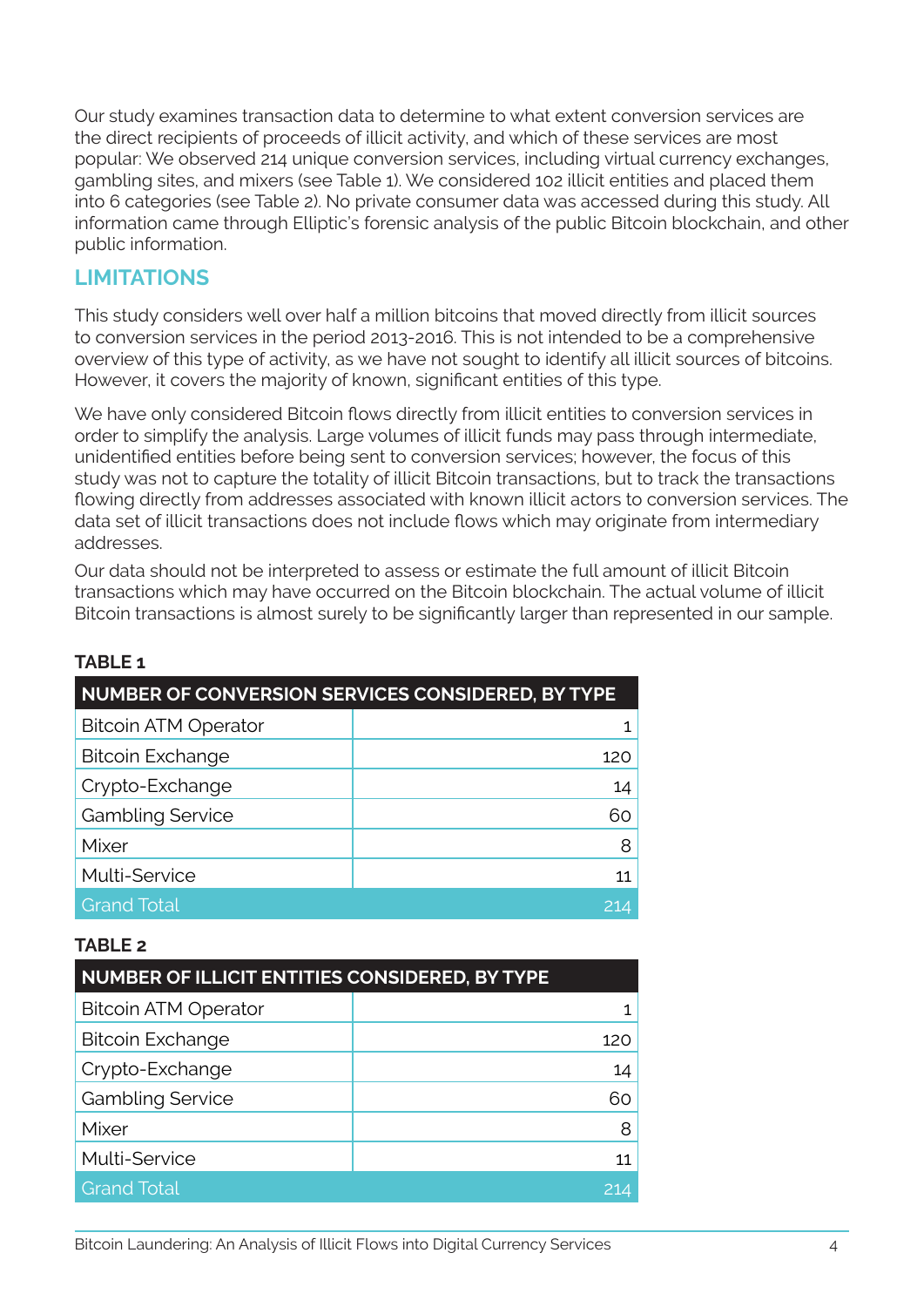# **BITCOIN LAUNDERING TRENDS 2013-2016**

# **ILLICIT ENTITIES GROWING**

The number of illicit entities observed sending bitcoins to conversion services has risen over time. From Table 3, we see a five-fold increase in the number of significant illegal entities operating between 2013 and 2016.

## **TABLE 3**

| NUMBER OF ILLICIT ENTITIES CONSIDERED, BY TYPE |      |      |      |      |                                        |  |
|------------------------------------------------|------|------|------|------|----------------------------------------|--|
|                                                | 2013 | 2014 | 2015 | 2016 | <b>Total Unique</b><br><b>Entities</b> |  |
| Darknet Marketplace                            | 5    | 9    | 18   | 16   | 30                                     |  |
| <b>Darknet Services</b>                        | 2    |      | 2    |      | 6                                      |  |
| Darknet Vendor                                 |      |      |      | 13   | 16                                     |  |
| Fraud Activity                                 | 2    | 11   | 11   | 10   | 26                                     |  |
| Ponzi Scheme                                   | Ω    |      |      |      | 5                                      |  |
| Ransomware                                     | 2    | 5    |      | 15   | 19                                     |  |
| <b>Grand Total</b>                             | 12   | 32   | 46   | 60   | 102                                    |  |

# **DARKNET MARKETS ARE KEY SOURCE OF ILLICIT FUNDS**

Illicit activity originated overwhelmingly from darknet marketplaces, as can be seen below in Table 4. Examples of darknet marketplaces, which became popular sites to buy and sell illegal drugs and a multitude of other illicit items and services, are Silk Road, shut down in 2013, and AlphaBay, shut down in July 2017.<sup>11</sup>

## **TABLE 4**

| ORIGIN OF ILLICIT BITCOINS ENTERING CONVERSION SERVICES,<br><b>BY ILLICIT ENTITY TYPE</b> |        |        |        |        |           |  |
|-------------------------------------------------------------------------------------------|--------|--------|--------|--------|-----------|--|
|                                                                                           | 2013   | 2014   | 2015   | 2016   | All years |  |
| Darknet Marketplace                                                                       | 99.44% | 97.51% | 98.43% | 80.42% | 97.36%    |  |
| <b>Darknet Services</b>                                                                   | 0.03%  | 0.41%  | 0.00%  | 0.06%  | 0.11%     |  |
| Darknet Vendor                                                                            | 0.00%  | 0.01%  | 0.21%  | 0.63%  | 0.12%     |  |
| <b>Fraud Activity</b>                                                                     | 0.08%  | 1.84%  | 0.20%  | 0.86%  | 0.60%     |  |
| Ponzi Scheme                                                                              | 0.00%  | 0.02%  | 0.27%  | 2.28%  | 0.25%     |  |
| Ransomware                                                                                | 0.44%  | 0.22%  | 0.89%  | 15.75% | 1.56%     |  |
| <b>Grand Total</b>                                                                        | 100%   | 100%   | 100%   | 100%   | 100%      |  |

<sup>11.</sup> Andy Greenberg, "The Biggest Dark Web Takedown Yet Sends Black Markets Reeling," Wired, July 14, 2017. (https://www.wired.com/story/alphabay-takedown-dark-web-chaos/)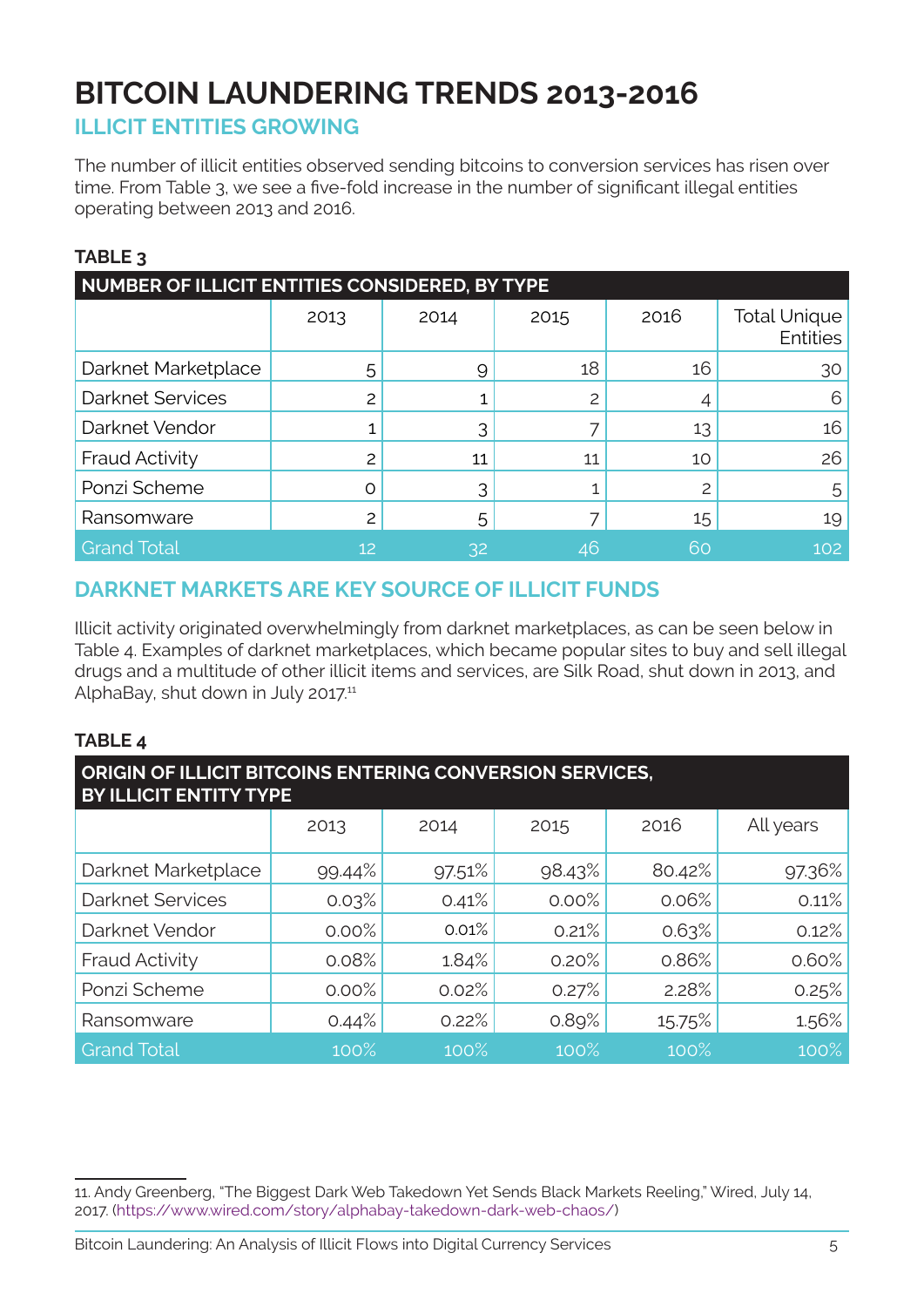Only a small number of entities account for the majority of illicit activity in our sample. Nine of the 102 illicit entities were the source of more than 95 percent of all laundered bitcoins in our study. All nine were darknet marketplaces. Table 5 shows their activity from 2013-16. In 2016, a rise in bitcoins laundered from ransom and Ponzi schemes came from the Locky RansomWare attack<sup>11</sup> and the OneCoin scheme,<sup>12</sup> respectively, signaling an increase in this type of activity that continued into 2017.

## **TABLE 5**

| ORIGIN OF ILLICIT BITCOINS ENTERING CONVERSIONS SERVICES: LARGEST<br><b>SOURCES</b> |        |        |        |        |              |  |  |
|-------------------------------------------------------------------------------------|--------|--------|--------|--------|--------------|--|--|
| Name                                                                                | 2013   | 2014   | 2015   | 2016   | All<br>Years |  |  |
| Abraxas                                                                             |        | 0.00%  | 8.99%  |        | 3.00%        |  |  |
| Agora                                                                               | 0.02%  | 42.43% | 47.89% | 0.05%  | 26.30%       |  |  |
| AlphaBay                                                                            |        | 0.00%  | 9.38%  | 46.65% | 6.26%        |  |  |
| Evolution                                                                           |        | 8.35%  | 10.09% |        | 5.40%        |  |  |
| Middle Earth Market-<br>place                                                       |        | 0.05%  | 5.59%  |        | 1.88%        |  |  |
| <b>Nucleus Market</b>                                                               |        | 0.01%  | 13.6%  | 31.21% | 6.63%        |  |  |
| Sheep Marketplace                                                                   | 8.42%  |        |        |        | 3.00%        |  |  |
| Silk Road                                                                           | 89.89% |        |        |        | 32.03%       |  |  |
| Silk Road 2.0                                                                       | 1.03%  | 40.50% |        |        | 10.21%       |  |  |
| <b>Total</b>                                                                        | 99.37% | 91.35% | 95.54% | 77.92% | 94.70%       |  |  |

As can be seen in Table 5, almost all of the illicit funds in our sample came from one or two of these nine sources in most years. For example, in 2013, 89.89 percent of all illicit funds in our sample came from the Silk Road darknet marketplace (shut down by law enforcement in 2013). 2016 represents the low point of the sample, with only 78 percent of money laundering coming from these nine marketplaces. The criminal ecosystem for Bitcoin was becoming less dominated by a few key players. This is likely due to the shutdown of popular darknet drug sites like Agora and Evolution,<sup>3</sup> as well as to the broader dispersal of illicit sources in our study

## **EXCHANGES, MIXERS, AND GAMBLING SITES ARE NOTABLE LAUNDERING DESTINATIONS**

In 2016, Bitcoin exchanges received over 50 percent of the bitcoins entering conversion services from AlphaBay, the most popular darknet marketplace active during that year (see Table 6).

(https://www.wired.com/2015/08/agora-dark-webs-biggest-drug-market-going-offline/)

<sup>11. &</sup>quot;Three US hospitals hit by ransomware," BBC News (UK), March 23, 2016. (http://www.bbc.com/news/ technology-35880610)

<sup>12.</sup> Samburaj Das, "UK Authority Warns Against Using OneCoin," CryptoCoinsNews (Norway), September 27, 2016. (https://www.cryptocoinsnews.com/uk-authority-warns-using-onecoin/) 3. Andy Greenberg, "Agora, the Dark Web's Biggest Drug Market, Is Going Offline," Wired, August 26, 2015.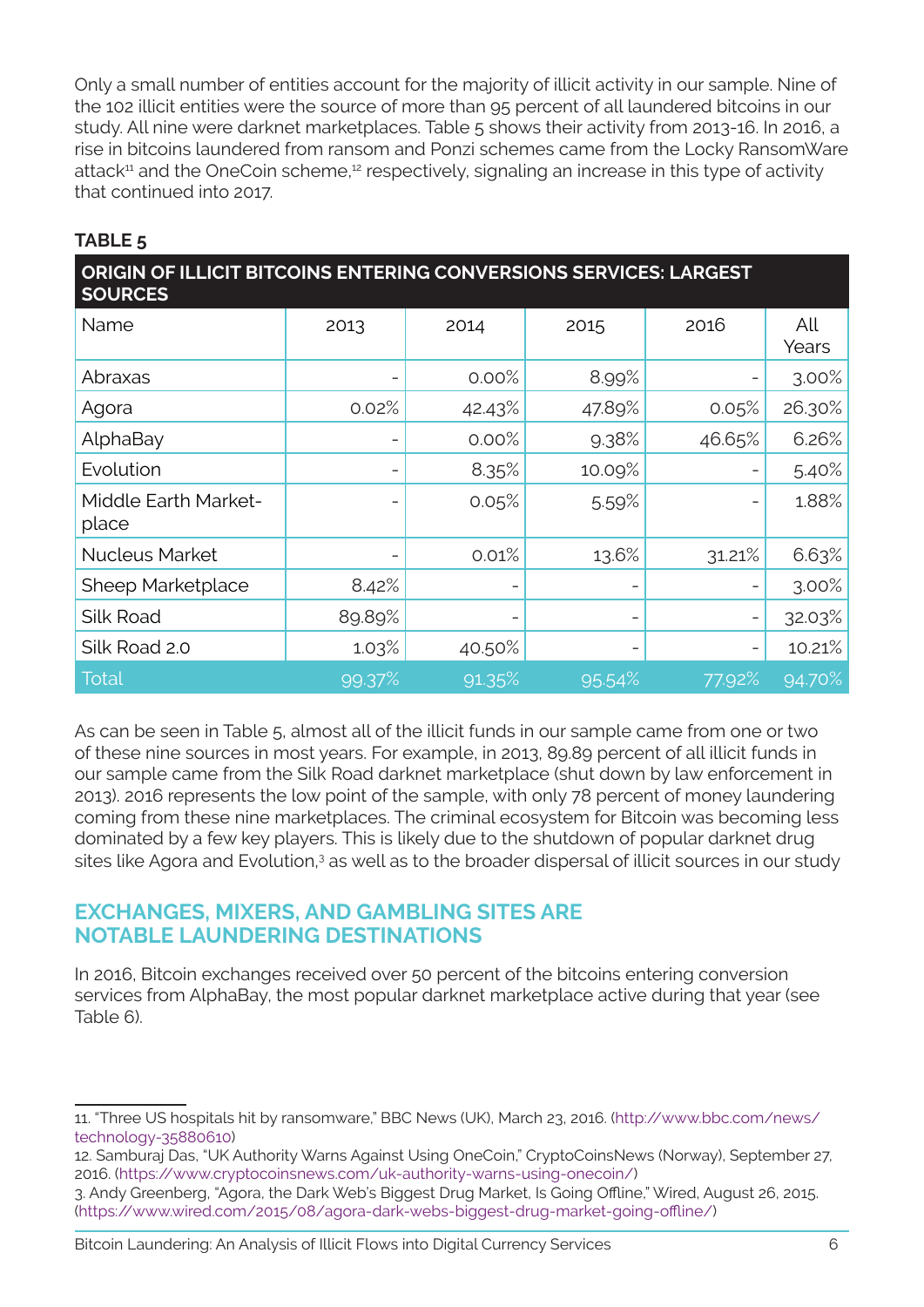## **TABLE 6**

| <b>DISTRIBUTION OF LAUNDERED BITCOINS ORIGINATING</b><br>FROM ALPHABAY, BY CONVERSION SERVICE TYPE |         |         |           |  |  |  |
|----------------------------------------------------------------------------------------------------|---------|---------|-----------|--|--|--|
|                                                                                                    | 2015    | 2016    | All years |  |  |  |
| <b>ATM</b>                                                                                         | 0.07%   | 0.07%   | 0.07%     |  |  |  |
| <b>Bitcoin Exchange</b>                                                                            | 56.39%  | 52.05%  | 54.22%    |  |  |  |
| Crypto-Exchange                                                                                    | 0.70%   | 0.48%   | 0.59%     |  |  |  |
| Gambling                                                                                           | 26.63%  | 13.59%  | 20.11%    |  |  |  |
| Mixer                                                                                              | 7.89%   | 28.99%  | 18.44%    |  |  |  |
| Multi-Service                                                                                      | 8.32%   | 4.82%   | 6.57%     |  |  |  |
| <b>Grand Total</b>                                                                                 | 100.00% | 100.00% | 100.00%   |  |  |  |

As Bitcoin exchanges are the services with the highest volume of Bitcoin activity in general, they unsurprisingly account for the largest share (45 percent) of total Bitcoin volume laundered during the four years (see Table 7).

| <b>DISTRIBUTION OF LAUNDERED BITCOINS, BY CONVERSION SERVICE TYPE</b> |         |         |         |         |           |  |
|-----------------------------------------------------------------------|---------|---------|---------|---------|-----------|--|
|                                                                       | 2013    | 2014    | 2015    | 2016    | All years |  |
| <b>ATM</b>                                                            | 0.00%   | 0.00%   | 0.03%   | 0.05%   | 0.01%     |  |
| <b>Bitcoin Exchange</b>                                               | 61.79%  | 23.22%  | 41.34%  | 59.40%  | 45.43%    |  |
| Crypto-Exchange                                                       | 0.17%   | 0.32%   | 0.64%   | 0.30%   | 0.37%     |  |
| Gambling                                                              | 10.86%  | 43.48%  | 31.56%  | 12.21%  | 25.79%    |  |
| Mixer                                                                 | 24.97%  | 26.54%  | 19.27%  | 24.20%  | 23.40%    |  |
| Multi-Service                                                         | 2.20%   | 6.44%   | 7.16%   | 3.84%   | 5.00%     |  |
| <b>Grand Total</b>                                                    | 100.00% | 100.00% | 100.00% | 100.00% | 100.00%   |  |

## **TABLE 7**

According to our study, the total percentage of identified "dirty bitcoins" going into conversion services was relatively small. Only 0.61 percent of the money entering conversion services during the four years analyzed were verifiably from illicit sources, with the highest proportion (1.07 percent) seen in 2013 (see Table 8). As mentioned in "Limitations," the 0.61 percent figure should be considered a lower-bound estimate, as we are unlikely to have identified all illicit activity in Bitcoin. The true percentage of Bitcoin laundering is likely to be higher.

Bitcoin exchange services received roughly 75 percent of all incoming (licit and illicit) Bitcoin entering conversion services in our study. Although mixers account for a small amount of Bitcoin transactions, they have a higher propensity to being used for laundering bitcoins. From 2013-15, over 20 percent of mixers' incoming transactions came directly from illicit sources, with a sharp drop in 2016 that mirrored an across-the-board decline in the proportion of illicit transactions in our study (see Table 8). It is likely that illicit bitcoins fell as a percentage of total volume entering conversion services due to the cryptocurrency's increasing popularity as a speculative investment as well as new laundering techniques. The drop may also reflect better AML/CFT compliance by conversion services, including the use of blockchain analysis services to determine customers' source of funds.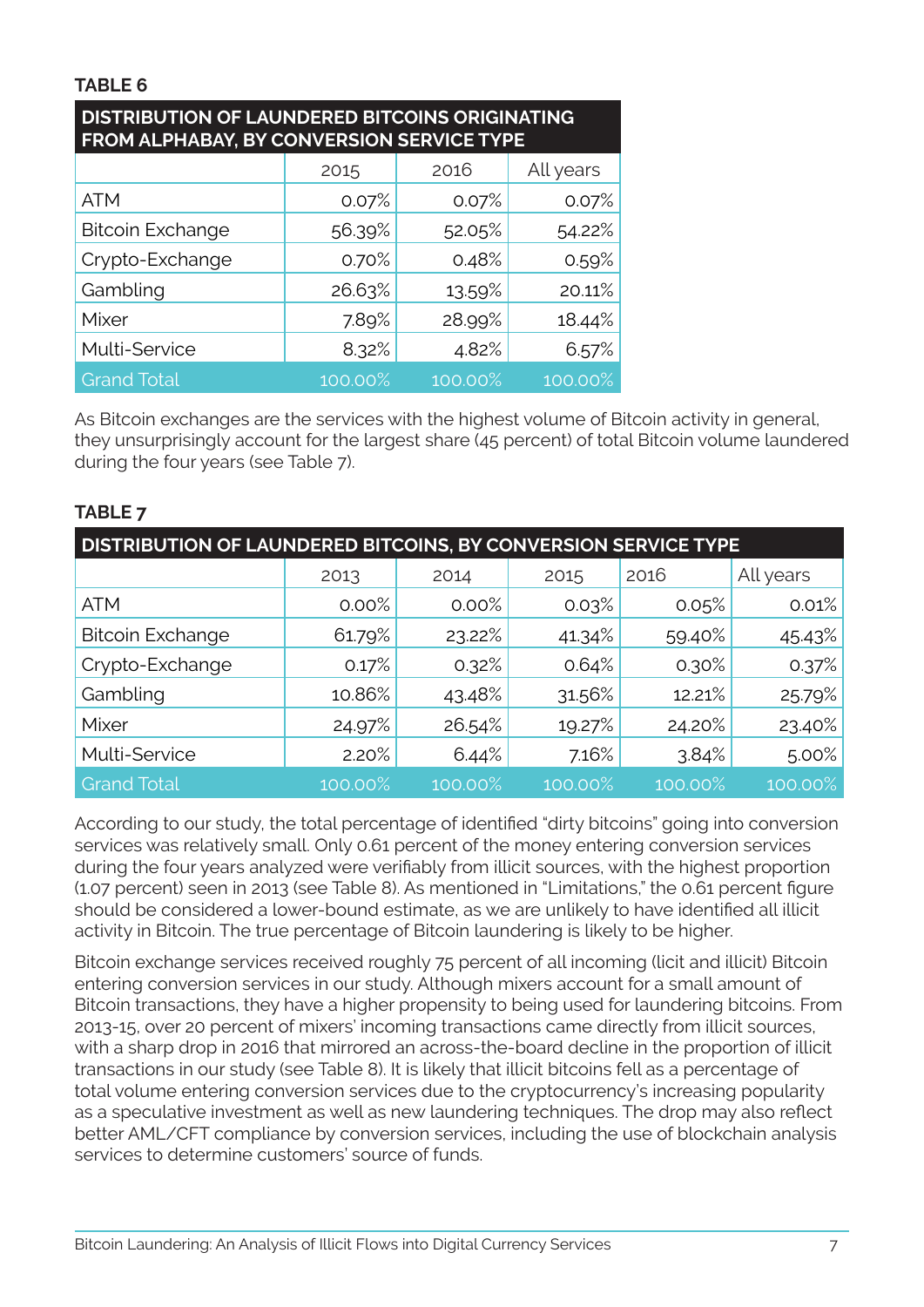## **TABLE 8**

| <b>ENTITIES, BY CONVERSION SERVICE TYPE</b> |        |        |        |       |           |  |
|---------------------------------------------|--------|--------|--------|-------|-----------|--|
|                                             | 2013   | 2014   | 2015   | 2016  | All years |  |
| <b>ATM</b>                                  |        | 0.07%  | 0.02%  | 0.02% | 0.02%     |  |
| <b>Bitcoin Exchange</b>                     | 1.01%  | 0.37%  | 0.34%  | 0.09% | 0.37%     |  |
| Crypto-Exchange                             | 0.17%  | 0.06%  | 0.09%  | 0.00% | 0.04%     |  |
| Gambling                                    | 0.69%  | 3.76%  | 3.58%  | 0.57% | 2.01%     |  |
| Mixer                                       | 22.57% | 29.26% | 24.07% | 2.81% | 16.03%    |  |
| Multi-Service                               | 0.15%  | 0.45%  | 0.46%  | 0.06% | 0.28%     |  |
| <b>Grand Total</b>                          | 1.07%  | 1.04%  | 0.64%  | 0.12% | 0.61%     |  |

# **PERCENTAGE OF ALL INCOMING TRANSACTION VOLUME ORIGINATING FROM ILLICIT**

# **GEOGRAPHICAL BREAKDOWN**

Our study accounts for incoming transactions to conversion services from five continents, Oceania, and unknown jurisdictions. We used "unknown" when it was not possible to identify the service's home country of operations. Some of these services may have concealed their home base locations intentionally. Though services often have offices and operations in multiple countries, our study considers country of incorporation or the acknowledged headquarters office to specify the service's jurisdiction.

## **HIGHER LAUNDERING AMOUNTS IN EUROPE AND UNSPECIFIED JURISDICTIONS**

The highest amounts of bitcoins were consistently laundered through conversion services domiciled in unknown jurisdictions (see Table 9). In the identified jurisdictions, European conversion services received the highest numbers of illicit bitcoins. There appeared to be relatively little going into conversion services domiciled in Africa.

## **TABLE 9**

| ILLICIT PERCENTAGE OF INCOMING TRANSACTIONS TO CONVERSION SERVICES,<br><b>BY REGION</b> |       |       |       |       |           |
|-----------------------------------------------------------------------------------------|-------|-------|-------|-------|-----------|
|                                                                                         | 2013  | 2014  | 2015  | 2016  | All years |
| Africa                                                                                  |       |       | 0.01% | 0.00% | 0.00%     |
| Asia                                                                                    | 0.28% | 0.02% | 0.02% | 0.00% | 0.05%     |
| Europe                                                                                  | 1.35% | 0.52% | 0.88% | 0.30% | 0.77%     |
| North America                                                                           | 0.39% | 0.39% | 0.41% | 0.03% | 0.26%     |
| Oceania                                                                                 | 0.07% | 0.67% | 1.35% | 0.40% | 0.97%     |
| South America                                                                           | 0.17% | 0.07% | 0.18% | 0.04% | 0.11%     |
| Unkown                                                                                  | 2.24% | 5.28% | 4.90% | 0.91% | 3.19%     |
| <b>Grand Total</b>                                                                      | 1.07% | 1.04% | 0.64% | 0.12% | 0.61%     |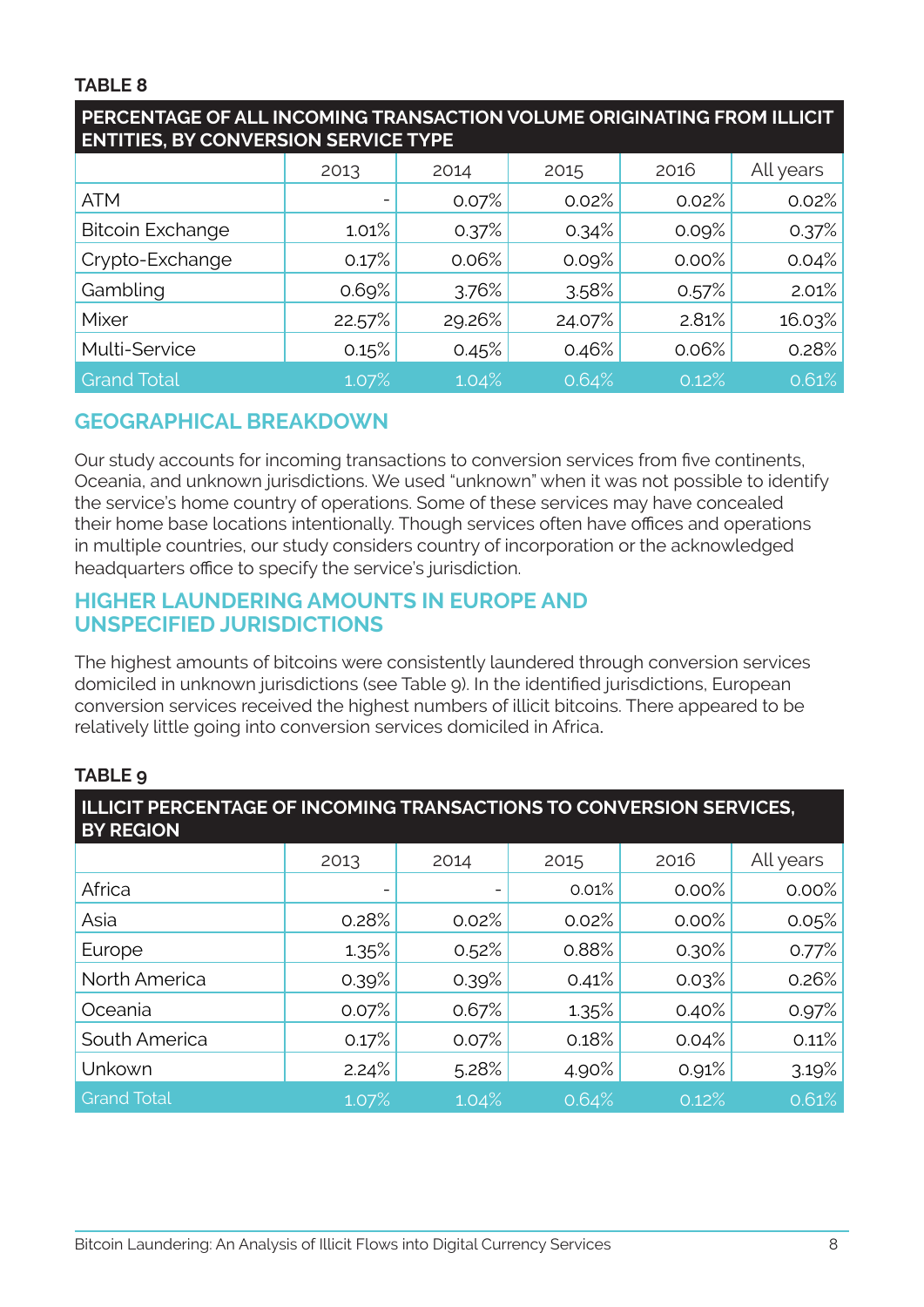By comparing the percentage of all transactions versus the percentage of illicit transactions going through services on each continent, we can get a sense of where there may be an outsized proportion of illicit activity. In Tables 10 and 11, Asia dominates the conversion service usage in 2015-16 (with over half of our transactions going through conversion services in Asia in those years). However, only 1.61 percent and 1.21 percent of all laundering went through Asia in those years. Thus, though most bitcoins were entering Asian conversion services (within which, China dominates) in those years, only a very small proportion of illicit bitcoins appears to have been laundered there. One plausible explanation for this may be that capital controls in China, in particular, restrict the ability to move fiat currency out of the country, making Chinese conversion services less attractive for transferring illicit funds.

The same cannot be said of Europe. Roughly a quarter of all incoming transactions went into Europe in 2015 and 2016, but 38 percent and 57 percent of all illicit transactions, respectively, went to European services during those years. Thus, Europe hosted a disproportionate amount of illicit activity.

| DISTRIBUTION OF TOTAL BITCOIN VOLUME INTO CONVERSION SERVICES,<br><b>BY REGION</b> |         |         |         |         |            |  |
|------------------------------------------------------------------------------------|---------|---------|---------|---------|------------|--|
|                                                                                    | 2013    | 2014    | 2015    | 2016    | All years  |  |
| Africa                                                                             | 0.00%   | 0.00%   | 0.09%   | 0.26%   | 0.11%      |  |
| Asia                                                                               | 27.59%  | 21.95%  | 52.07%  | 52.56%  | 42.97%     |  |
| Europe                                                                             | 34.37%  | 43.91%  | 27.81%  | 22.86%  | 29.76%     |  |
| North America                                                                      | 17.27%  | 19.95%  | 12.85%  | 19.14%  | 16.88%     |  |
| Oceania                                                                            | 0.00%   | 0.14%   | 0.22%   | 0.11%   | 0.13%      |  |
| South America                                                                      | 0.13%   | 0.20%   | 0.24%   | 0.22%   | 0.20%      |  |
| Unkown                                                                             | 20.64%  | 13.86%  | 6.72%   | 4.85%   | 9.94%      |  |
| Grand Total                                                                        | 100.00% | 100.00% | 100.00% | 100.00% | $100.00\%$ |  |

## **TABLE 10**

European and unknown jurisdictions combined account for a roughly constant proportion of the overall Bitcoin laundering activity, between 86 and 93 percent (see Table 11).

Fewer than 10 percent of all transactions overall passed through unknown jurisdictions (Table 10), while 52 percent of illicit laundering went through them (Table 11). While 43 percent of all transactions went through Asia, only 3 percent of all illicit transactions went through Asia.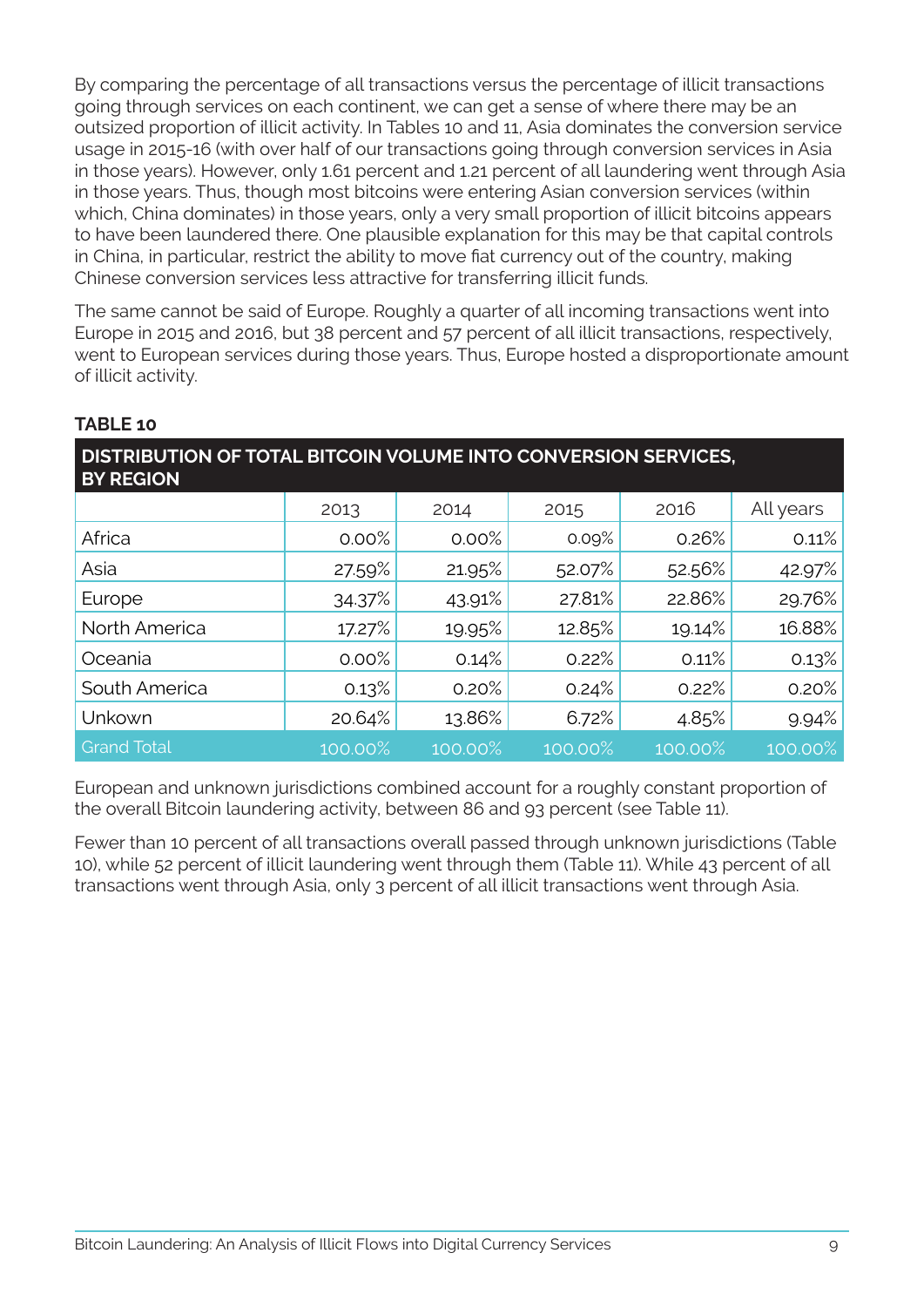## **TABLE 11**

| DISTRIBUTION OF ILLICIT BITCOIN VOLUME INTO CONVERSION SERVICES,<br><b>BY REGION</b> |         |         |         |         |           |  |
|--------------------------------------------------------------------------------------|---------|---------|---------|---------|-----------|--|
|                                                                                      | 2013    | 2014    | 2015    | 2016    | All years |  |
| Africa                                                                               | 0.00%   | 0.00%   | 0.09%   | 0.00%   | 0.00%     |  |
| Asia                                                                                 | 7.14%   | 0.51%   | 1.61%   | 1.21%   | 3.29%     |  |
| Europe                                                                               | 43.31%  | 21.90%  | 38.31%  | 56.65%  | 37.33%    |  |
| North America                                                                        | 6.26%   | 7.42%   | 8.19%   | 5.28%   | 7.12%     |  |
| Oceania                                                                              | 0.00%   | 0.09%   | 0.47%   | 0.35%   | 0.20%     |  |
| South America                                                                        | 0.02%   | 0.01%   | 0.07%   | 0.07%   | 0.04%     |  |
| Unkown                                                                               | 43.27%  | 70.07%  | 51.36%  | 36.44%  | 52.03%    |  |
| <b>Grand Total</b>                                                                   | 100.00% | 100.00% | 100.00% | 100.00% | 100.00%   |  |

# **HIGH-RISK CONVERSION SERVICES**

Through the study, it is clear that certain types of conversion services have higher propensities to receive bitcoins from illicit sources, making them higher AML risks. In general, mixers and online gambling sites have the biggest bitcoin laundering problem – they process far and away the highest proportion of dirty bitcoins (see Table 8).

Mixers have consistently processed about a quarter of incoming illicit bitcoins per year. The proportion laundered through exchanges and gambling combined has been roughly constant (66 to 72 percent). Of note, Bitcoin exchanges processed 45 percent of laundered bitcoins, but, as they received much higher volumes, a much lower proportion of their activity is illicit (see Table 7).

Looking deeper at mixers and gambling sites, we found that 97 percent of all illicit volume in these two categories is being laundered through just three mixing or gambling services. These same three destinations alone account for almost half of all Bitcoin laundering (comprising most of the volume going into mixers and gambling sites noted in Table 7). One particular service, Helix, became the dominant mixer for Bitcoin laundering by 2016.

Lastly, the exchanges represent another major part of the picture. Our study identified that two EU-based Bitcoin exchanges account for 50 percent of all bitcoins laundered through exchanges, while the remaining 118 exchanges account for the other 50 percent.

## **SUMMARY**

Our study, the first of its kind, indicates that while most types of conversion services have received some bitcoins from illicit activity, the vast majority of the funds they receive do not appear to be illicit. However, two types of services in particular – mixers and online gambling services – do receive a high proportion of illicit bitcoins and thus, are significant concerns for Bitcoin laundering.

It is noteworthy that conversion services based in Europe tend to receive higher rates of illicit bitcoins compared to other regions. Also, it is apparent that services which appear to hide their location have high rates of Bitcoin laundering activity.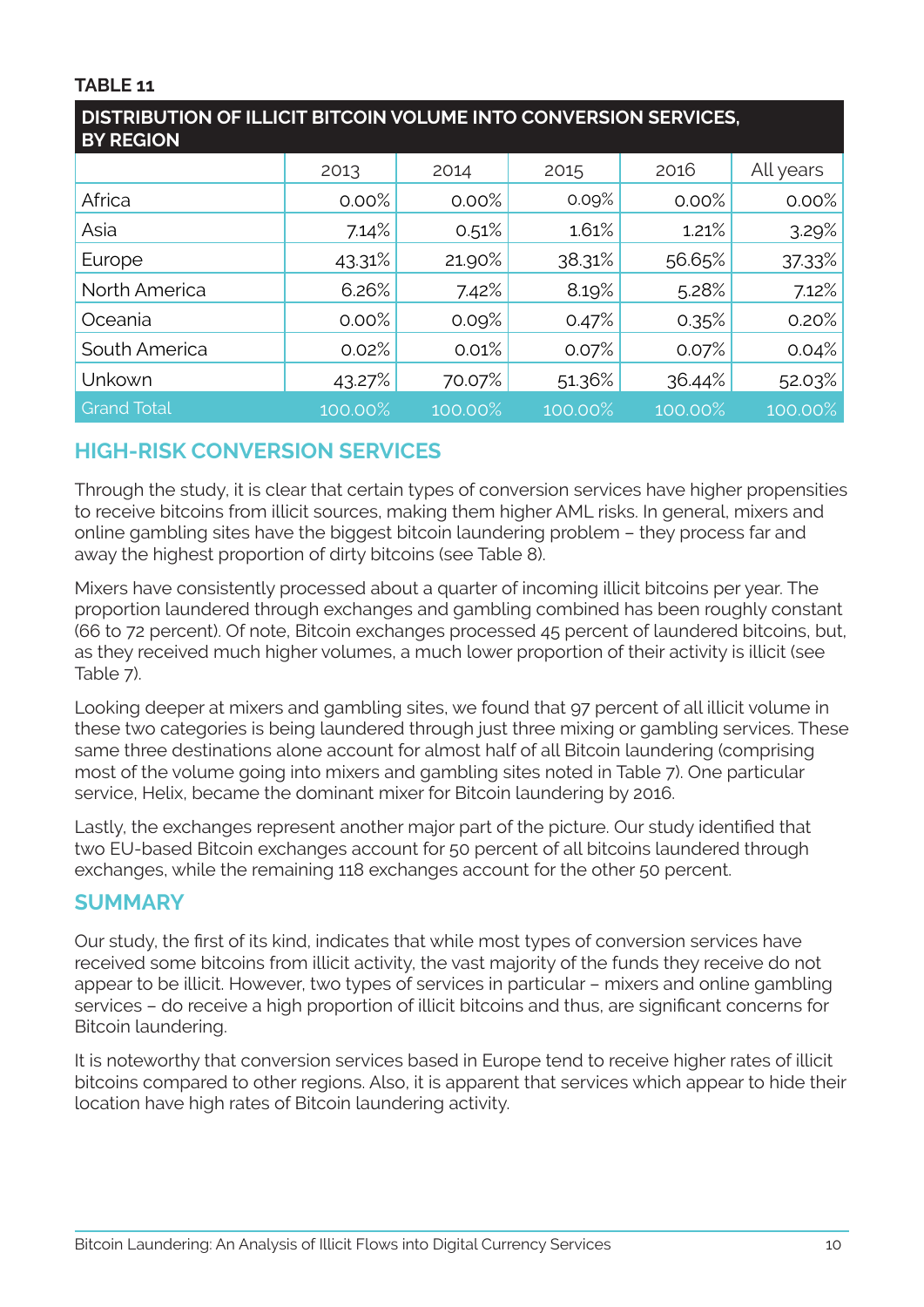## **RECOMMENDATIONS**

The growth of cryptocurrencies and their associated technologies provides great opportunities for firms to develop new business models, for governments to build more efficient and secure information systems, and for the financial inclusion of billions of people who lack easy access to the conventional banking system. Cryptocurrency and blockchain technology represent, potentially, a net positive economic and social gain. At the same time, laundering of cryptocurrencies is a new type of illicit finance methodology. If this new financial technology is going to fulfill its potential, its accompanying illicit risks will have to be managed, as has been done for other types of payment methods that now flourish, such as checks, credit cards, PayPal, etc. The following recommendations are ways in which government officials and members of industry can help to mitigate risk as cryptocurrency adoption rises:

- Financial authorities in all jurisdictions must increase AML enforcement of mixers and online gambling sites. The key to addressing the pattern of Bitcoin laundering observed in this study is for financial authorities to investigate the poor Anti-Money Laundering and Know Your Customer (AML/KYC) practices by businesses transmitting funds without licensure or regulatory compliance. The fact that most mixers and gambling sites hide their location of operations indicates they probably seek to evade the basic regulations in place to uphold transparency and financial integrity standards in most jurisdictions. Since a handful of specific mixers and gambling sites accounted for 97 percent of the Bitcoin laundering on these platforms, targeting them should be a priority for law enforcement. And even when mixers and gambling sites do not publicize their jurisdictions or ownership, investigators can use website domain analysis as well as Bitcoin blockchain forensics to identify the probable owners and administrators of these sites.
- European virtual currency exchanges must improve AML practices. Exchanges transmitting cryptocurrency in Europe should set up stronger procedures to verify customers' identities and the sources of their funds. European regulators must bring Bitcoin businesses, such as exchanges, within the scope of AML legislation. Many large European Bitcoin exchanges do implement robust AML policies. However, this is out of choice rather than obligation, and there are some who choose not to, possibly to attract business from criminals. Although illicit bitcoins are a very small portion of bitcoins received by conversion services overall, Europe had the greatest exposure to laundering, after unknown jurisdictions. Of all the illicit bitcoins entering European conversion services, most were received by exchanges. The EU is tackling this by updating its 2015 Anti-Money Laundering Directive so that its regulations cover virtual currency exchanges and custodian wallet services, but even the updated language has loopholes that could permit significant cryptocurrency laundering. For example, the proposed language extends AML regulatory coverage to "providers engaged in exchange services between virtual currencies and fiat currencies"<sup>1</sup> but does not specify services which may only process transactions between different types of cryptocurrencies. The EU should include "crypto-to-crypto" exchanges under its AML Directive, which would help address the risks which come from people swapping bitcoins for more anonymous cryptocurrencies.

<sup>1.</sup> Council of the European Union, "Interinstitutional file:2016/0208 (COD)," December 19, 2017, page 52. (http://data.consilium.europa.eu/doc/document/ST-15849-2017-INIT/en/pdf)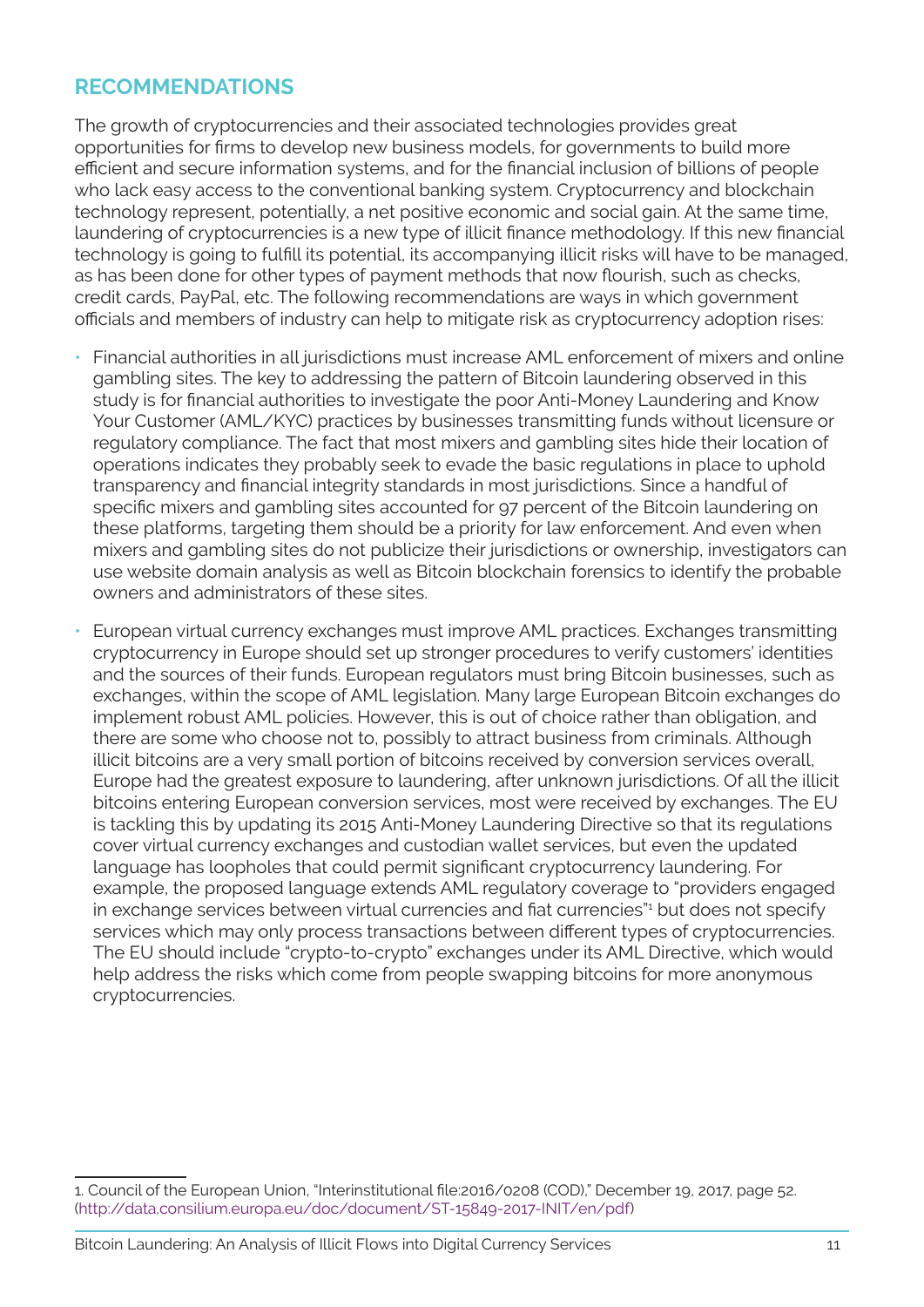- Law enforcement should not only target darknet websites, it should expose their vulnerabilities. Shutting down such sites and prosecuting their administrators is not a sufficient long-term approach to combating darknet commerce. Typically, new underground sites arise to take their places and inherit their users. The shutdown1 of the AlphaBay and Hansa darknet marketplaces in mid-2017 was in many ways déjà vu, reminiscent of the Silk Road takedown a few years prior. Darknet marketplace disruptions are temporary. Law enforcement should increase customer skepticism about sites' integrity and reduce the perceived security of such platforms by exposing their vulnerabilities publicly. Moreover, the anonymity of these marketplaces gives some cover to police presence and allows them to interact with users. While those users often feel confident operating on the darknet, awareness of lurking law enforcement may increasingly discourage users and reduce the revenue potential of these marketplaces.
- Jurisdictions with established virtual currency AML regulations should share lessons learned with emerging ones. In our study, Asia showed very little Bitcoin laundering despite significant cryptocurrency activity. Africa had very little licit or illicit conversion service activity. Yet, it should not be expected that low rates of Bitcoin laundering will remain low as these markets grow. To mitigate the rise of illicit activity as virtual currency businesses pop up in newer jurisdictions, financial authorities in Europe and the U.S. should meet with their African, Asian, and South American counterparts to learn about their experiences and share best practices. The U.S. Treasury's Financial Crimes Enforcement Network issued guidance in 2013 that brought Bitcoin exchanges in the U.S. under the same financial regulatory guidelines of Money Service Business,2 a model which other jurisdictions should emulate because of the relatively low levels of Bitcoin laundering among North American conversion services. International bodies can support this. For example, the Egmont Group, the informal global network of national Financial Intelligence Units, should reinforce these lessons among its membership. Europol has hosted four conferences looking at the law enforcement implications of virtual currencies,3 mostly attended by EU officials. Outreach should be extended to countries who are in many ways "starting from scratch" in developing basic AML guidelines for the nascent cryptocurrency industry in their countries.
- The U.S. Congress should mandate a National Commission for Digital Currency Preparedness and help develop a national blockchain technology innovation strategy. U.S. officials should be thinking ahead about how this financial technology (fintech) innovation will impact U.S. activity within the global financial system. In addition to mitigating illicit finance risks like criminal money laundering, there will likely be a need to develop strategies to counter state actors aiming to use cryptocurrencies to circumvent U.S., EU, and UN sanctions.4 The commission should study such risks, but also identify opportunities to fully leverage fintech positively for greater economic efficiency and global financial inclusion. The commission's study should inform a broader U.S. strategy for blockchain technology innovation.

<sup>1.</sup> Nathaniel Popper and Rebecca Ruiz, "2 Leading Online Black Markets Are Shut down by Authorities," The New York Times, July 20, 2017. (https://www.nytimes.com/2017/07/20/business/dealbook/alphabay-darkweb-opioids.html)

<sup>2.</sup> U.S. Department of the Treasury, Financial Crimes Enforcement Network, "FinCen Issues Guidance on Virtual Currencies and Regulatory Responsibilities," March 18, 2013. (https://www.fincen.gov/news/newsreleases/fincen-issues-guidance-virtual-currencies-and-regulatory-responsibilities)

<sup>3.</sup> EUROPOL, "Europol Hosted 4th Conference On Virtual Currencies," July 5, 2017. (https://www.europol. europa.eu/newsroom/news/europol-hosted-4th-conference-virtual-currencies)

<sup>4.</sup> Nathaniel Popper, Oleg Matsnev, and Ana Vanessa Herrero, "Russia and Venezuela's Plan to Sidestep Sanctions: Virtual Currencies," The New York Times, January 3, 2018. (https://www.nytimes. com/2018/01/03/technology/russia-venezuela-virtual-currencies.html)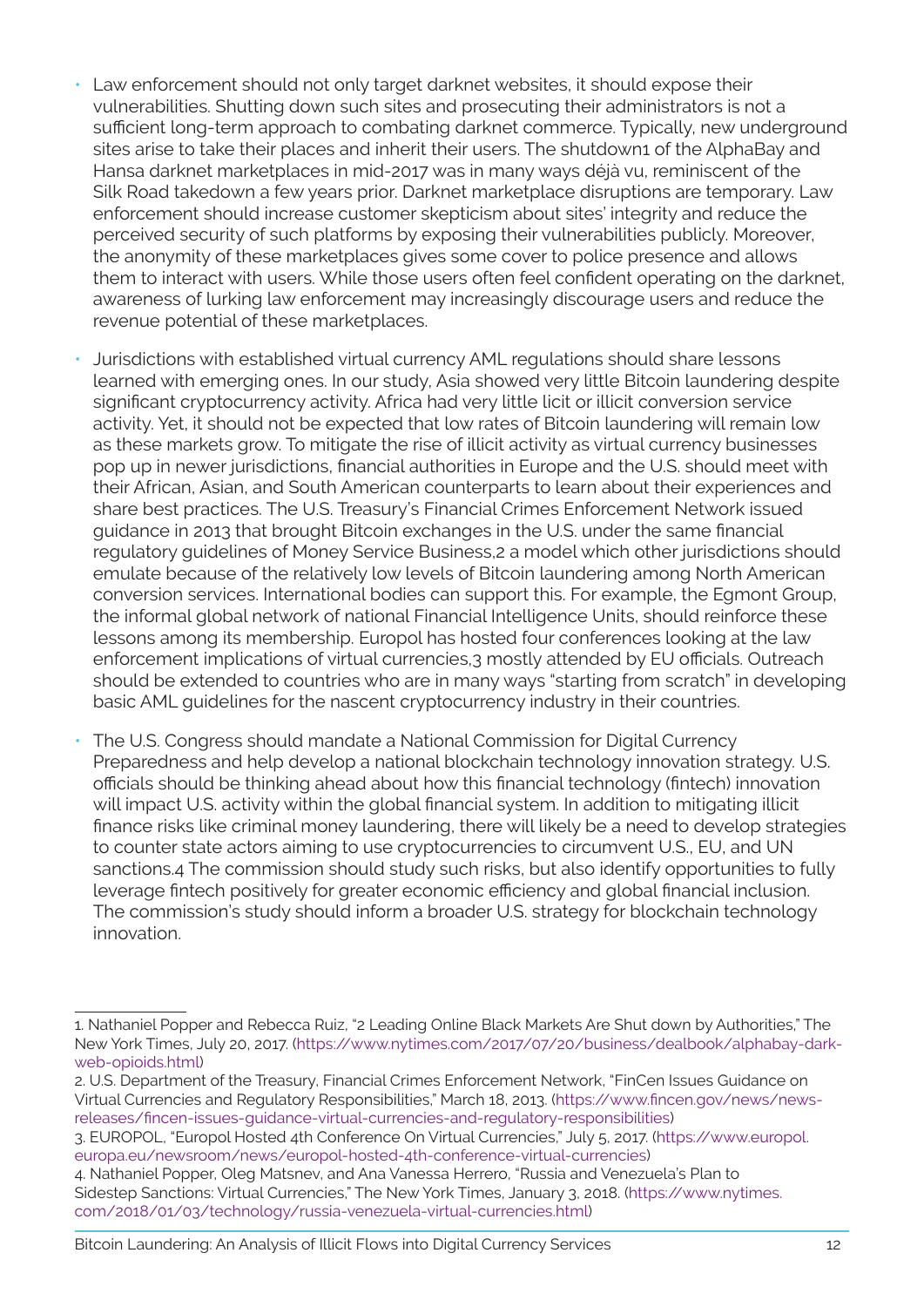# **CONCLUSION**

Because cryptocurrencies are based on easily downloadable, open-source software and a decentralized network, it is unlikely that they will disappear as a digital method of payment option in the near future. Alternative payment methods bring new illicit finance risks when they are introduced to the public, but survive and eventually flourish when safeguards develop to address (but never fully eliminate) their criminal use. Credit cards, online banking, wire transfers, and cash transactions all have been and continue to be used for crime. Academic researchers and government analysts should study the history of legacy payment methods, derive lessons learned, and articulate a framework for how financial regulators should approach risk mitigation. Such research should be consulted by leading thinkers in the cryptocurrency industry, as well as compliance professionals who can best translate a strategic framework into best practices for industry firms.

Bitcoin is the first cryptocurrency, not the only one. In recent years, developers have created new cryptocurrency protocols, such as Zcash, Monero, and Dash, with privacy features that make them more difficult to track using blockchain analysis techniques. Monero, in particular, is seeing increased adoption on darknet markets.1 Better privacy may be a critical feature for legal cryptocurrency use to grow, but this must be balanced with the need for law enforcement to be able to trace transactions in some circumstances.2 In the coming years, cyber crime law enforcement should acquire the technological expertise to combat their illicit use, and regulators should understand the risks posed by this emerging class of more anonymous cryptocurrencies.

Bitcoin Laundering: An Analysis of Illicit Flows into Digital Currency Services 13

<sup>1.</sup> Rachel Rose O'Leary, "Europol Warns Zcash, Monero and Ether Playing Growing Role in Cybercrime," CoinDesk, October 3, 2017. (https://www.coindesk.com/europol-warns-zcash-monero-and-ether-playinggrowing-role-in-cybercrime/)

<sup>2.</sup> Lalita Clozel, "How Zcash Tries to Balance Privacy, Transparency in Blockchain" American Banker, October 31, 2016. (https://www.americanbanker.com/news/how-zcash-tries-to-balance-privacy-transparency-inblockchain)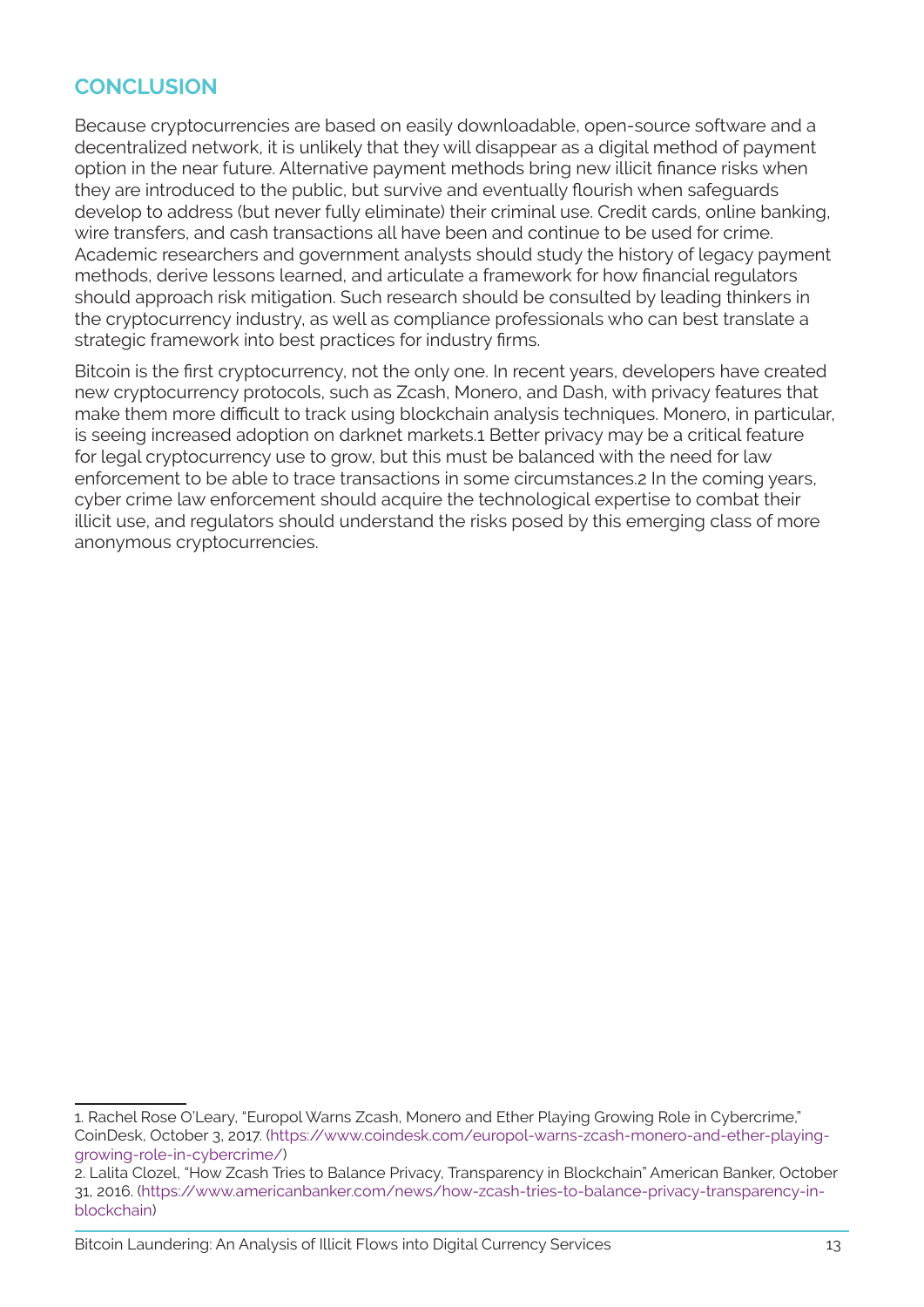## **ACKNOWLEDGEMENTS**

We wish to thank the following people for their constructive input and suggestions on this report: Luke Sully, Shane Shook, and Peter Van Valkenburgh. We are also grateful to David Adesnik, Simone Maini, David Murray, Jonathan Schanzer, Juan Zarate, and Boris Zilberman for substantive edits which helped refine our argument. We would like to thank Abu Adan and Alex Entz for assistance in compiling and analyzing the data set, and Alexandra Gutowski for helping with data visualization. We would like to thank Nicole Salter for copy edits that helped tighten our prose and Erin Blumenthal for her hard work and creative input during production. Also thanks to interns Benjamin Brown and Katie Miedema for assistance throughout the research and drafting process.

## **DEFINITIONS**

#### **Bitcoin Address**

A public identifier that takes the form of a long string of alphanumeric digits used to send, receive, and store bitcoins. Because the Bitcoin blockchain is public, anyone with access to the internet can view the balances of Bitcoin addresses and their transaction activity. The owners of the addresses are not always known, but they can sometimes be identified through outside information or blockchain analysis. One user of bitcoin will typically have several Bitcoin addresses with which they receive and send payments, and a Bitcoin wallet, which may be software or a service, will generate addresses, keep track of all generated addresses, and handle security.

#### **Blockchain**

A public digital ledger that records verified cryptocurrency transactions. In the case of the Bitcoin blockchain, it lists Bitcoin transactions.

#### **Conversion Services**

Platforms where users convert bitcoins to fiat currency (a Bitcoin exchange) or another cryptocurrency (a crypto-exchange) or move the bitcoins to another Bitcoin address accessible to the user. This results in a flow of funds that cannot be viewed or traced directly on the public blockchain.

#### **CONVERSION SERVICE TYPES**

#### **Bitcoin ATM Operator**

Operators of physical machines that enable the conversion between bitcoins and cash.

#### **Bitcoin Exchange**

Online platforms enabling the exchange of bitcoins for fiat currencies.

#### **Crypto-Exchange**

Online platforms enabling the exchange of bitcoins for other cryptocurrencies.

#### **Gambling Service**

Online gambling services where wagers and payouts are paid in bitcoins. It is often possible to use these services anonymously and limits are not imposed, providing the opportunity to use them to launder funds.

#### **Mixer**

An online software service that will swap your bitcoins for ones with a different transaction history – effectively laundering them. Mixers are typically operated anonymously through the darknet.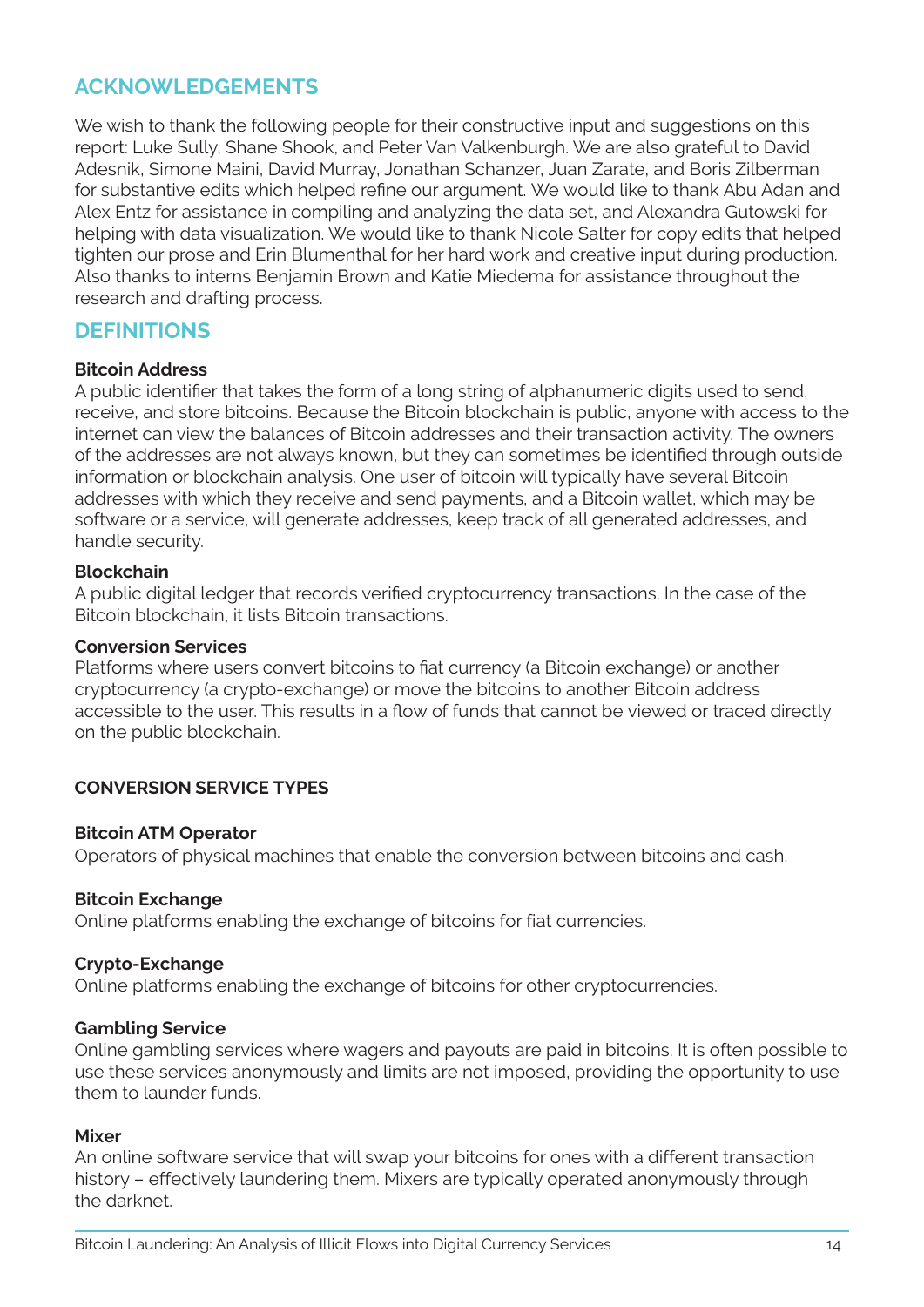#### **Multi-Service**

Online platforms that offer a range of Bitcoin services, including storage and Bitcoin/fiat brokerage

#### **ILLICIT ENTITY TYPES**

#### **Darknet Marketplace**

Online marketplaces (usually operating via darknets such as Tor or I2P) connecting buyers with sellers of illicit goods and services, with Bitcoin as the primary means of payment

#### **Darknet Services**

Illicit darknet services accepting payments in bitcoins.

#### **Darknet Vendor Shop**

Online marketplaces (usually operating via darknets such as Tor or I2P) connecting buyers with a single seller of illicit goods and services, with Bitcoin as the primary means of payment

#### **Fraud Activity**

Thefts, scams and other activities involving deceptive practices.

#### **Ponzi Scheme**

An investment scheme where investors are promised high rates of return with little risk, where the scheme's facilitators take newcomers' investments and pass along as profits to the earlier investors.

#### **Ransomware**

Malware that restricts access to computer systems and demands a Bitcoin payment.